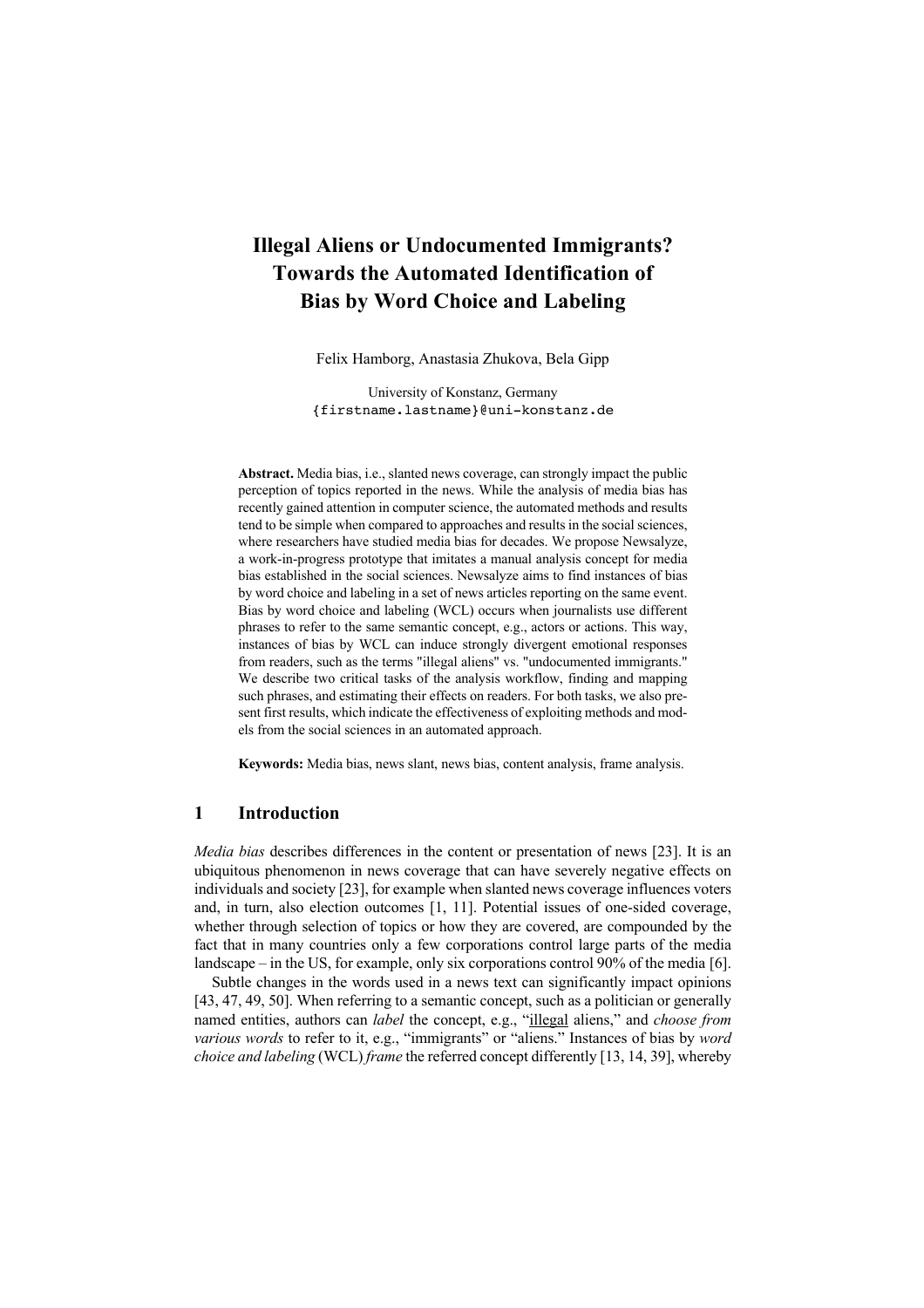a broad spectrum of effects occurs [22], e.g., the frame may change the polarity of the concept, i.e., positively or negatively, or the frame may emphasize specific parts of an issue, such as the economical or cultural effects of immigration [13].

In the social sciences, research over the past decades has developed comprehensive models to describe media bias as well as effective methods for the analysis of media bias, such as the *content analysis* [32] and the *frame analysis* [13]. Because researchers need to conduct these analyses mostly manually, the analyses do not scale with the vast amount of news that is published nowadays. In turn, such studies are always conducted for topics in the past, and do not deliver insights for the current day (cf.  $[32, 42]$ ), which would, however, be of primary interest to regular news consumers. Revealing media bias to news consumer would also help to mitigate bias effects, and, for example, support news consumer in making more informed choices [22].

In contrast, in computer science, few approaches systematically analyze media bias. The models used to analyze media bias in computer science tend to be simplistic (cf. [23, 26, 36, 37, 44, 51]) compared to models established in the social sciences; most approaches analyze media bias from the perspective of every-day news readers while neglecting both the established approaches and the comprehensive models that have already been developed in the social sciences (cf. [15, 33, 36, 37, 41, 44, 51]). Correspondingly, their results are often inconclusive or superficial, despite the approaches being technically promising. To address these issues, we define the research question:

*How can an automated approach identify instances of bias by word choice and labeling in a set of English news articles reporting on the same event, and enable every-day news consumers to explore these instances?*

We propose a cross-disciplinary approach that exploits the established models from the social sciences to describe and methods to analyze media bias, while taking advantage of the fast, scalable methods for text analysis developed and used in computer science (Section 3). Our approach imitates the process of an inductive frame analysis, and uses state-of-the-art natural language processing (NLP) methods to identify and map bias inducing coreferences (currently only noun phrases (NPs), i.e., phrases referring to the same semantic concept. To estimate the effects of such coreferences on readers, we use psychometric dictionaries devised in psychology and linguistics. Further contributions are a brief overview of techniques for the analysis of bias by WCL and exemplary results from the social sciences and related approaches from computer science (Section 2), and first results demonstrating the effectiveness of our cross-disciplinary approach (Section 3). We conclude our paper with future work for the prototype (Section 4).

# **2 Related Work**

In the social sciences, the *news production and consumption process* is an established model that defines nine forms of media bias, and describes where these forms originate from [3, 23, 44]. For example, first journalists *select events, sources*, and from these sources the *information* they want to publish in a news article. These initial selection processes introduce a bias into the resulting news story. While writing an article, journalists can affect the reader's perception of a topic through *word choice and labeling* as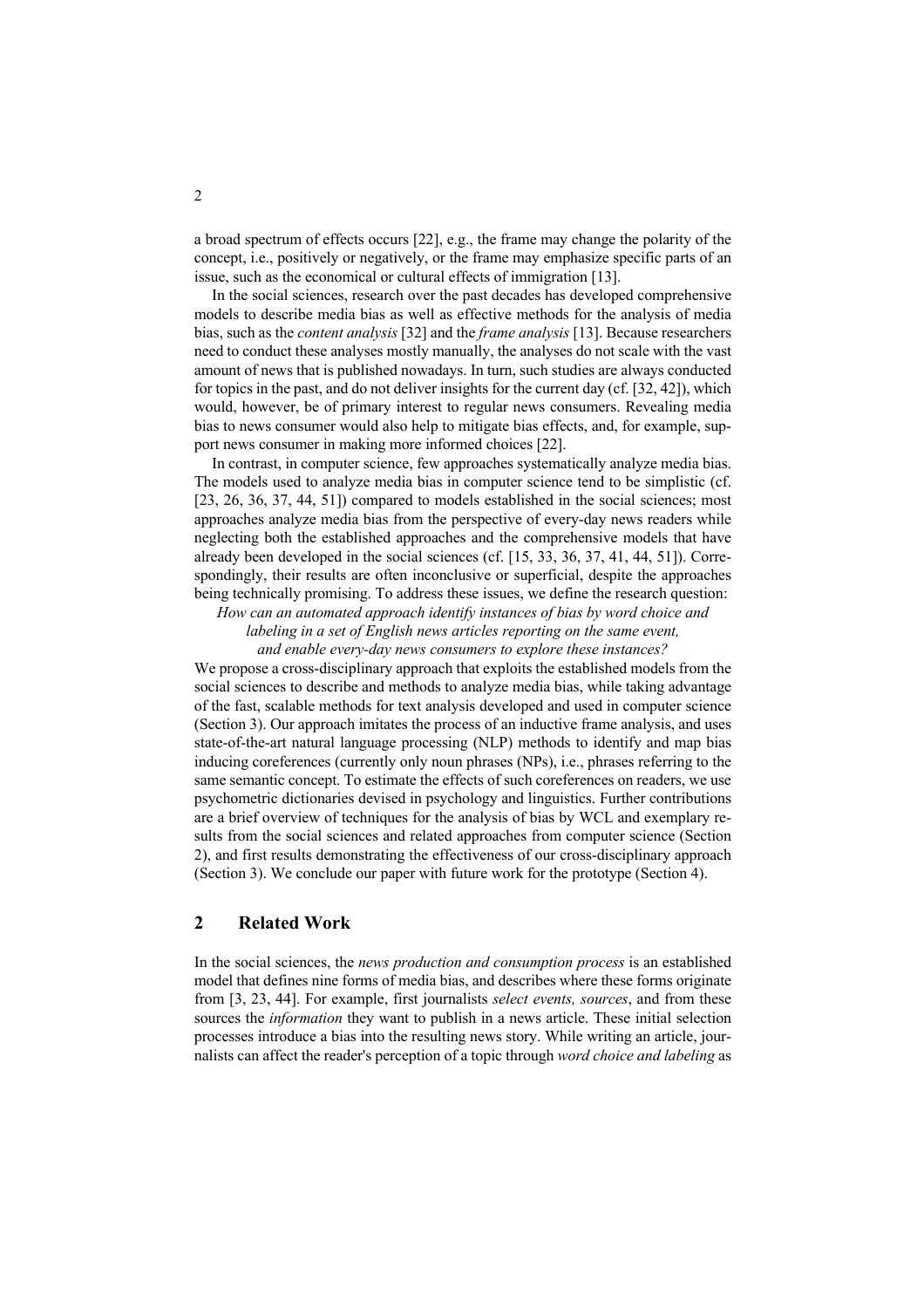described in Section 1 [3, 19, 41]. Lastly, the *placement* and *size* of an article within a newspaper or on a website determine how much attention the article will receive.

Researchers in the social sciences primarily conduct *frame analyses* or more generally *content analyses* to identify instances of bias by WCL, and investigate their effects on individuals or societies [32, 42]. <sup>1</sup> In a content analysis, researchers first define analysis questions or hypotheses. Then, they gather the relevant news texts, and coders read the texts, annotating parts of the texts that indicate instances of media bias relevant to the analysis questions, e.g., phrases that change the readers' perception of a specific person or topic. In an *inductive* content analysis, coders read and annotate the texts without prior knowledge other than the analysis question. In a *deductive* content analysis, coders adhere to a set of coding rules defined in a code book, which researchers usually create using the findings from an inductive content analysis conducted prior to the deductive analysis. After the coding, researchers use the annotated findings, for example, to accept or reject their hypotheses.

The content analyses conducted for bias by WCL are typically either *topic-oriented* or *person-oriented.* For example, Papacharissi and Oliveira investigated WCL in the coverage of different news outlets on topics related to terrorism [43]. One high-level finding was that the New York Times used more dramatic tones than the Washington Post, e.g., news articles dehumanized terrorists by not ascribing any motive to terrorist attacks or usage of metaphors, such as "David and Goliath" [43]. Both the Financial Times and the Guardian focused their news articles on factual reporting. Another study analyzed whether articles portrayed Bill Clinton, the U.S. president at that time, positively, neutrally, or negatively [40].

Most automated approaches treat media bias vaguely, and view it only as "differences of [news] coverage" [46], "diverse opinions" [38], or "topic diversity" [37], resulting in inconclusive or superficial findings [21]. Few approaches use the bias models from the social sciences and focus on a specific form of media bias. Likewise, few approaches specifically aim to identify instances of bias by WCL. Lim et al. propose to investigate words with a low document frequency in a set of news articles reporting on the same event, to find potentially biasing words that are characteristic for a single article [30]. NewsCube 2.0 employs *crowdsourcing* to estimate the bias of articles reporting on a topic. The system allows users to annotate WCL in news articles collaboratively [45]. A closely related, fully automated field of methods is *sentiment analysis*, which aims to find the connotation of a phrase. On news texts, however, sentiment analysis performs poorly for three reasons. First, news texts have rather subtle connotations due to the journalistic objectivity [18, 23]. Second, no sentiment dictionary exists that is specifically designed for news texts, and generic dictionaries tend to perform poorly on news texts (cf. [4, 28, 41]). Third, the one-dimensional positive-negative scale used by all mature sentiment analyzers likely falls short of representing the complexity of news articles [41]. To avoid the difficulties of highly context-dependent sentiment connotations in news articles, researchers have proposed approaches to perform sentiment analysis specifically on quotes [4] or on the comments of readers [46], which more likely contain an explicit statement of sentiment. First research projects suggested

 <sup>1</sup> The paragraphs about manual and automated approaches have been adapted partially from [21].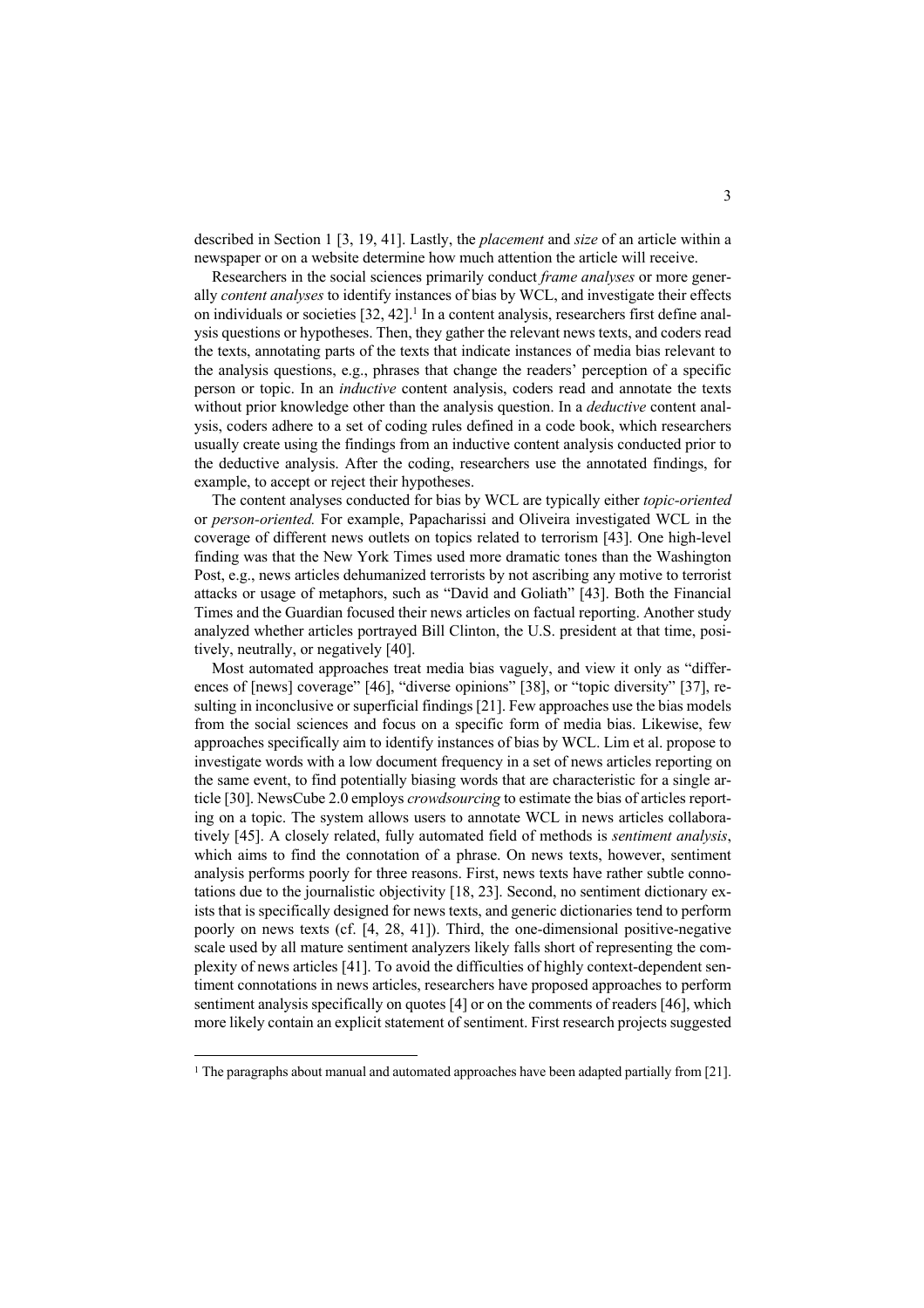to investigate *emotions* induced by headlines but they achieved mixed results [54]. Other approaches use dictionaries to find bias words in Wikipedia articles [48] and news articles [5]. Both approaches achieve an accuracy close to human coders, but do not estimate the effects of the found words on readers.

In conclusion, there is currently no automated approach that enables users to view instances of bias by WCL in news coverage of the current day, despite the reliable analysis concepts developed and used in the social sciences, and fast, scalable text analysis methods developed in computer science and computational linguistics.

## **3 Identification of Bias by Word Choice and Labeling**

*Newsalyze* is a research prototype that aims to find groups of articles that *frame* an event similarly, i.e., report similarly on the named entities (NEs) and other semantic concepts involved in the event. Therefore, Newsalyze implements a three-tasks analysis pipeline as depicted in Fig. 1. From a set of articles reporting on the same event, Newsalyze first performs state-of-the-art NLP *preprocessing*. The second task, *frame device analysis*, finds so called *frame devices* [8], i.e., in our project phrases referring to any concept (candidate extraction), and then aligns all phrases referring to the same concept from all articles(candidate alignment). Our prototype currently analyzes noun phrases (NPs). The third task, *frame identification*, estimates the effect of such phrases on readers (Effect on Readers (EoR) estimation), and finally clusters articles that have a similar EoR of aligned phrases (frame clustering). The output of the system are groups of articles framing the event similarly, which the system *visualizes* to users finally.

The two main challenges in automatically identifying instances of bias by WCL are the candidate alignment and the EoR estimation, which we describe in more detail.



**Fig. 1.** The three-tasks analysis pipeline preprocesses news articles, extracts and aligns phrases referring to the same semantic concepts, and groups articles reporting similarly on these concepts.

#### **3.1 Candidate Alignment**

The first task is to align coreferences across multiple articles, commonly called *crossdocument coreference resolution*, a task that current NLP methods cannot reliably perform for coreferences as they occur in bias by WCL in news articles. Current NLP methods, such as named entity linking (NEL), NE recognition (NER) and disambiguation (NERD), and coreference resolution capably identify synonyms of the same NE, such as 'Mr. Trump' and 'US President' (precision  $p \approx 0.8$  [7]), and pronominal and nominal coreferences, such as 'he' and 'Donald J. Trump' ( $p \approx 0.8$  [9]).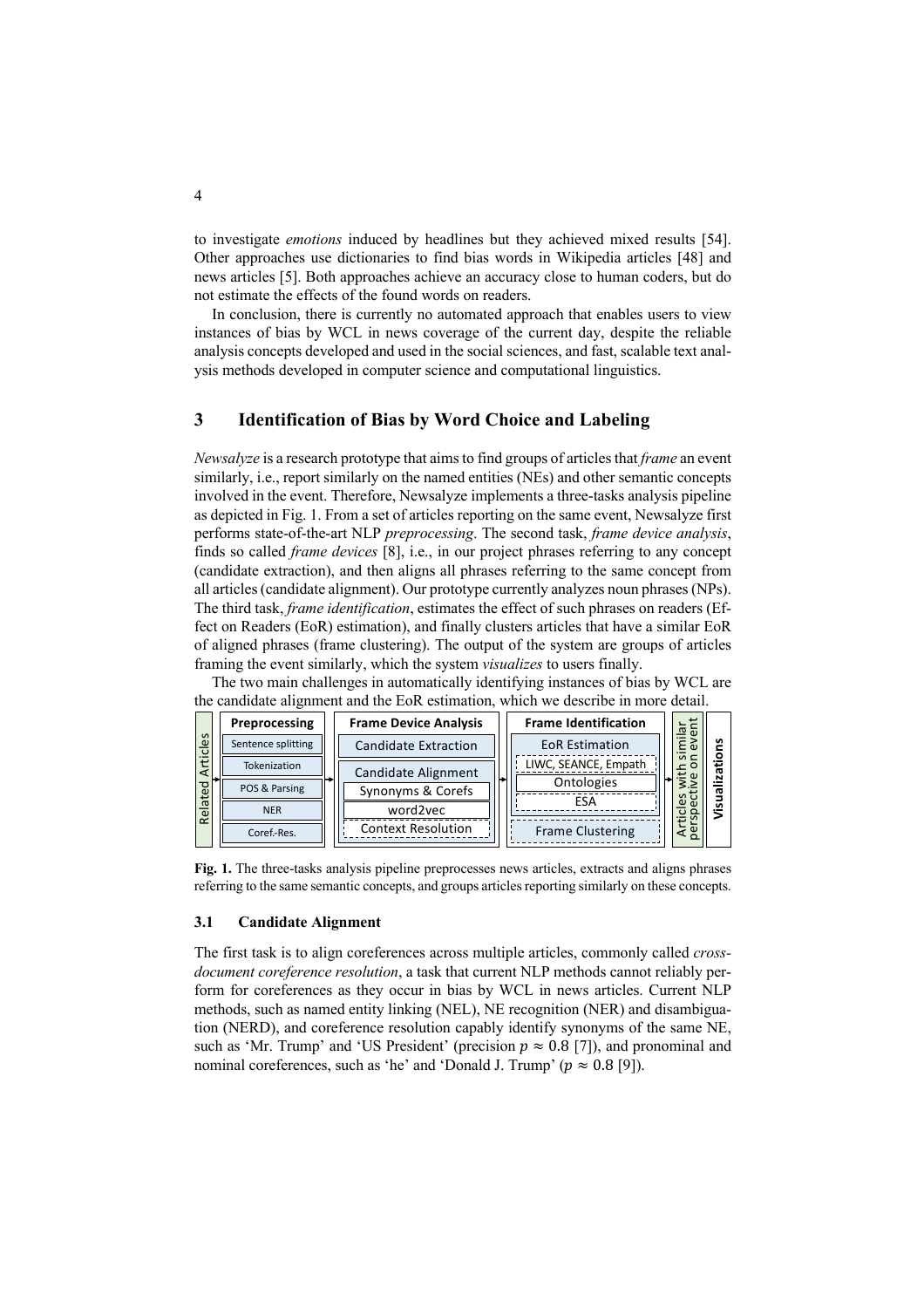The automated alignment of WCL candidates, however, is more challenging because often journalists refer to the same concept in a broader sense than currently addressed by the previously mentioned coreference resolution methods. Instead, such coreferences are highly dependent on the context, may only be valid in a single article or across related articles, or are only meaningful in conjunction with an attribute, e.g., in articles reporting on the end of DACA in 2018 the terms 'illegal aliens' and 'undocumented immigrants' referred to the people that were protected by DACA [29].

To align WCL candidates, we currently use word embeddings produced by word2vec with the generic Google News model (300M words) [34]. Specifically, in the candidate extraction we extract all NPs, such as "undocumented immigrants," and mentions of coreference chains. Then, we use affinity propagation [17] on the Euclidean distance in the word2vec space to align coreferential NPs. First results depicted in Table 1 indicate the suitability of the approach to align such coreferences, e.g., our approach was able to align the bias by WCL instances "undocumented worker" and "illegal immigrant" across multiple articles of the DACA topic. For each topic, we collected articles published in the year shown in Table 1 from major news outlets representing the whole political spectrum from the US (DACA and Denuclearization) and UK (Brexit). Such coreferences cannot be resolved by neither coreference resolution nor NER.

| Topic                              | $\#$ articles | Aligned coreferences                                                                                                                                                           |
|------------------------------------|---------------|--------------------------------------------------------------------------------------------------------------------------------------------------------------------------------|
| <b>DACA</b><br>US, 2017            | 25            | immigrant(s), migrant(s), illegal immigrant(s), undocumented<br>immigrants, Latino immigrants, illegals, undocumented workers,<br>sympathetic group of immigrants,             |
| Denucleari-<br>zation<br>PRK, 2018 | 25            | American military presence, unilateral US military operation,<br>US mere presence, US military action, US military installations,<br>US military presence, US military threat, |
| <b>Brexit</b><br>EU, 2016          | 35            | Brexit negotiations, EU divorce negotiations, exit negotiations,<br>discussions, negotiations between UK and EU, negotiations over<br>terms of divorce,                        |

**Table 1.** Automatically aligned coreferences for exemplary topics.

#### **3.2 Estimation of the Effects on Readers**

To estimate the EoR of coreferences, only considering their sentiment would not be sufficient, mainly due to the complexity of news topics, and also due to the subtlety of connotations motivated by the journalistic objectivity (see Section 2). Thus, we analyze *frame properties*, which we define as properties that make up a frame induced by a phrase, including emotions [31], polarity (cf. [2]), and topic-specific properties common in frame analyses (see Section 2), such as in person-oriented news competence, honesty, wisdom, and empathy (cf. [43]); and on a broader scale also topical categories, such as finance, economic, and culture (cf. [16]).

The current prototype estimates the EoR by comparing terms in documents to a set of seed words representing frame properties. We derived the following frame properties from an inductive content analysis, which we conducted on the topics shown in Table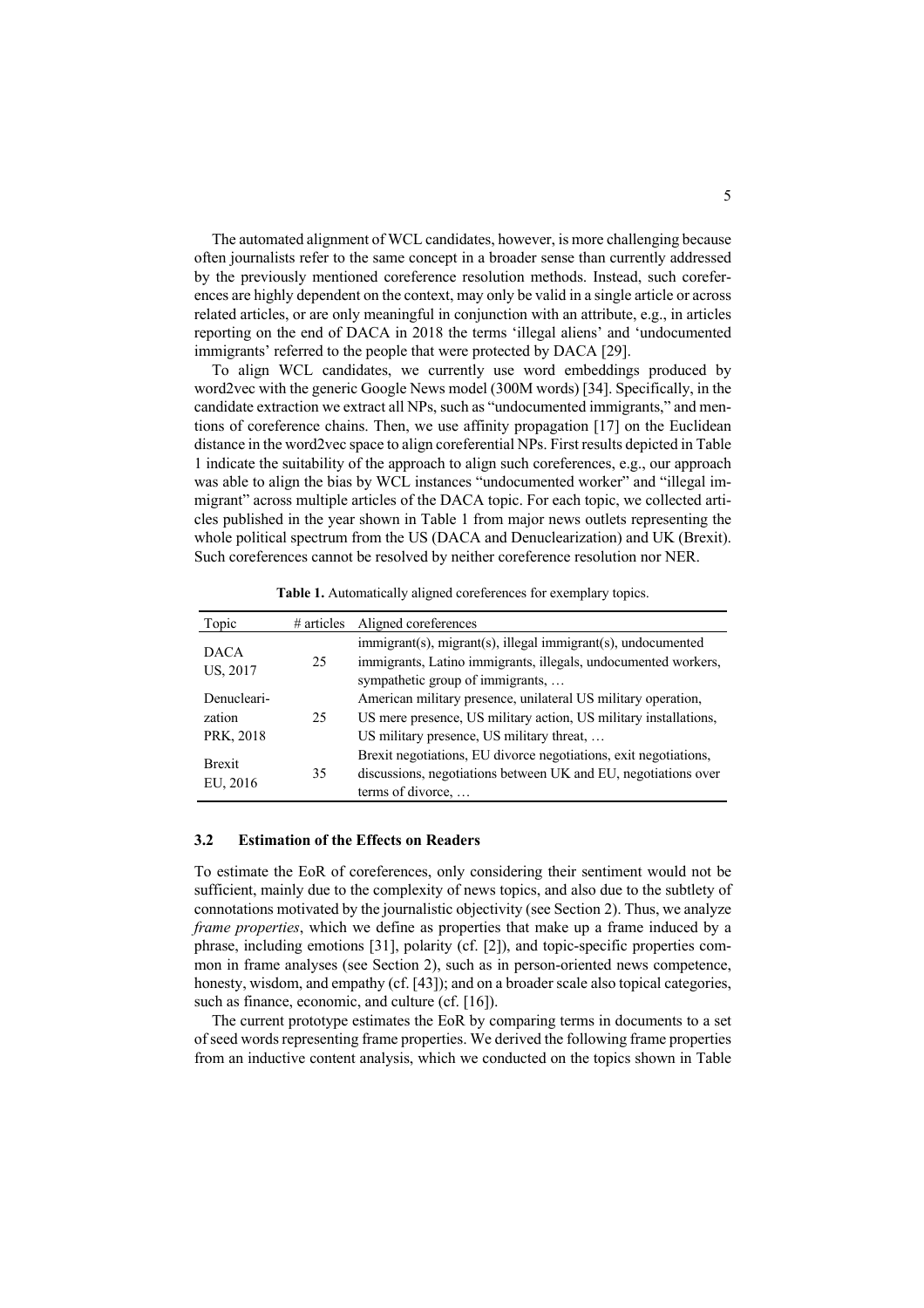1: aggression, honesty, competence, authority, confidence, sympathy, and their antonyms. We also add seed words representing six basic emotions [12] to the set: anger, disgust, fear, happiness, sadness, and surprise. Our initial findings on the topics from Table 1 indicate the effectiveness of our approach, e.g., in the DACA topic the most frequent frame properties ascribed by the right news website Fox News to US President Trump are mostly positive, such as honesty, sympathy, happiness, whereas the left New York Times used mainly negative properties, such as anger, fear, and sadness. Our findings are conformal with manually conducted studies on the ideological placement of the news outlets (cf. [20, 35]).

## **4 Conclusion and Future Work**

*Newsalyze* is a work-in-progress prototype that aims to automatically identify instances of bias by word choice and labeling in a set of news articles reporting on the same event. In this paper, we describe the key concepts of the two fundamental tasks of the analysis workflow, i.e., the (1) alignment of context-dependent coreferences and the (2) estimation of the effects of the aligned coreferences on readers (EoR). In the first task, we currently use parsing and word2vec to find phrases referring to the same semantic concept. This way, Newsalyze finds and aligns context-specific coreferences, such as "undocumented worker" and "illegal immigrant" in the context of an immigration topic, that cannot be found by generic methods such as coreference resolution or synonym resolution. In the second task, we use a predefined set of frame properties, such as aggression and competence, represented in ConceptNet to analyze the EoR of phrases.

While the first results generally indicate the usefulness of the approach, we propose the following improvements. For candidate alignment, we want to improve the results by training a custom word2vec model on a current news dataset, for instance from the commoncrawl archive using a news crawler [27]. Besides the word2vec-based alignment approach, we plan to devise a second, syntax-based approach, which analyzes the relations between extracted candidates, such as the constituents of a sentence, particularly subject-predicate-object triples, e.g., using OpenIE [2], and event descriptors, such as the journalistic 5W phrases [24, 25], which describe the main event of news articles. The conceptual idea is that if, for example, supposedly different subjects perform the same action in related news articles, the subjects will likely refer to the same actor. We also want to investigate the extraction and alignment of non-NP coreferences, e.g., when activities are described differently, e.g., "invade" or "cross border."

To estimate the EoR, we also want to investigate the use of dictionaries, such as LIWC [55], SEANCE [10], Empath [16], categories from the General Inquirer [52], and dictionaries of bias-inducing phrases (cf. [5, 48]). We think, however, that our current approach is better at estimating the effects of new terms, since ConceptNet is updated regularly from Wikipedia and other sources [53]. Finally, we need to cluster articles similarly framing an event, e.g., articles with similarly framed coreferences.

Lastly, we need to visualize the results of the automated analysis to every-day news consumers. A news topic view used in the bias-aware news analysis could show phrases containing the most contrastive cases of bias by word choice and labeling [23].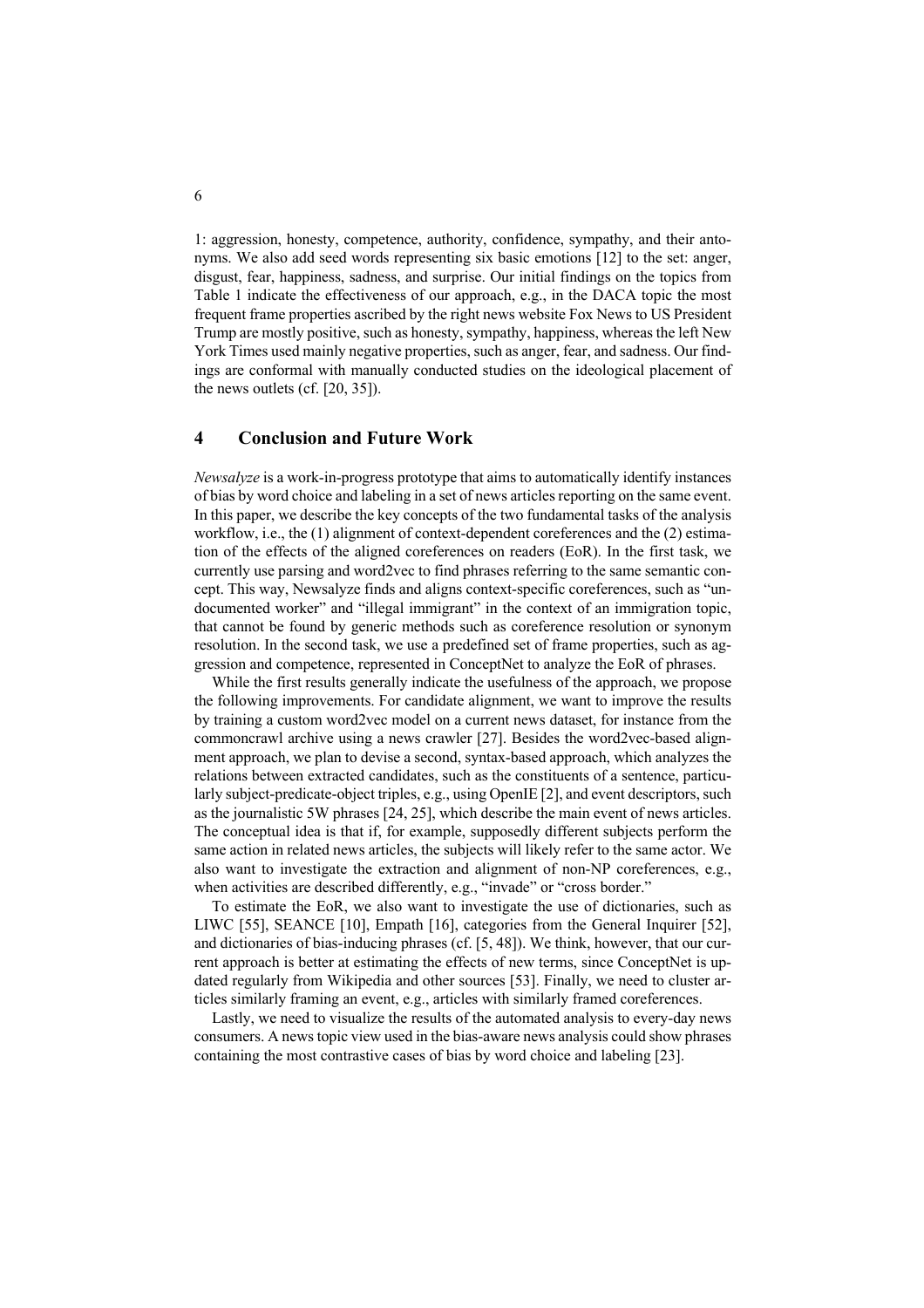### **Acknowledgements**

This work was partially supported by the Carl Zeiss Foundation and the Zukunftskolleg program of the University of Konstanz. We thank the anonymous reviewers for their valuable comments.

## **References**

- [1] Alsem, K.J. et al. 2008. The impact of newspapers on consumer confidence: Does spin bias exist? *Applied Economics*. 40, 5 (2008), 531–539. DOI:https://doi.org/10.1080/00036840600707100.
- [2] Angeli, G. et al. 2015. Leveraging Linguistic Structure For Open Domain Information Extraction. *Proceedings of the 53rd Annual Meeting of the Association for Computational Linguistics and the 7th International Joint Conference on Natural Language Processing (Volume 1: Long Papers)* (2015), 344–354.
- [3] Baker, B.H. et al. 1994. *How to identify, expose & correct liberal media bias*. Media Research Center Alexandria, VA.
- [4] Balahur, A. et al. 2013. Sentiment analysis in the news. *arXiv preprint arXiv:1309.6202*. (2013).
- [5] Baumer, E.P.S. et al. 2015. Testing and Comparing Computational Approaches for Identifying the Language of Framing in Political News. *Human Language Technologies: The 2015 Annual Conference of the North American Chapter of the ACL* (Denver, Colorado, USA, 2015), 1472–1482.
- [6] Business Insider 2014. These 6 Corporations Control 90% Of The Media In America. *Lutz, Ashley*.
- [7] Chang, A.X. et al. A comparison of Named-Entity Disambiguation and Word Sense Disambiguation. *LREC* 860–867.
- [8] Chong, D. and Druckman, J.N. 2007. Framing Theory. *Annual Review of Political Science*. 10, 1 (2007), 103–126. DOI:https://doi.org/10.1146/annurev.polisci.10.072805.103054.
- [9] Clark, K. and Manning, C.D. 2016. Deep Reinforcement Learning for Mention-Ranking Coreference Models. *Empirical Methods on Natural Language Processing* (2016).
- [10] Crossley, S.A. et al. 2017. Sentiment Analysis and Social Cognition Engine (SEANCE): An automatic tool for sentiment, social cognition, and social-order analysis. *Behavior Research Methods*. 49, 3 (2017), 803–821. DOI:https://doi.org/10.3758/s13428-016- 0743-z.
- [11] DellaVigna, S. and Kaplan, E. 2007. The Fox News effect: Media bias and voting. *The Quarterly Journal of Economics*. 122, 3 (2007), 1187–1234. DOI:https://doi.org/10.3386/w12169.
- [12] Ekman, P. 1992. An Argument for Basic Emotions. *Cognition and Emotion*. (1992). DOI:https://doi.org/10.1080/02699939208411068.
- [13] Entman, R.M. 1993. Framing: Toward clarification of a fractured paradigm. *Journal of communication*. 43, 4 (1993), 51–58.
- [14] Entman, R.M. 2007. Framing bias: Media in the distribution of power. *Journal of communication*. 57, 1 (2007), 163–173.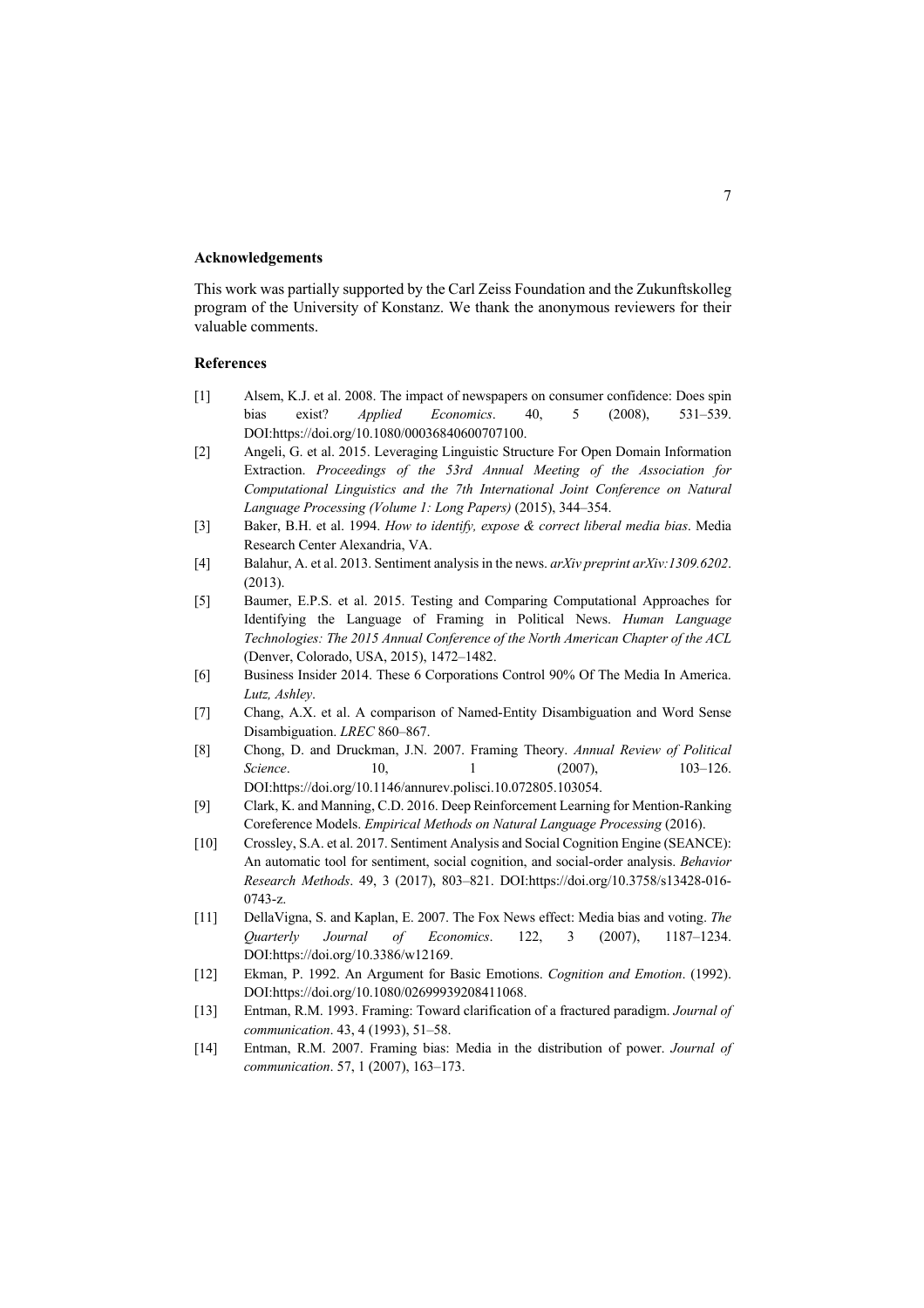- [15] Evans, D.K. et al. 2004. Columbia newsblaster: multilingual news summarization on the Web. *Demonstration Papers at HLT-NAACL 2004* (2004), 1–4.
- [16] Fast, E. et al. 2016. Empath: Understanding Topic Signals in Large-Scale Text. *Proceedings of the 2016 CHI Conference on Human Factors in Computing Systems (CHI'16)* (San Jose, California, USA, 2016), 4647–4657.
- [17] Frey, B.J. and Dueck, D. 2007. Clustering by passing messages between data points. *Science*. 315, 5814 (2007), 972–976. DOI:https://doi.org/10.1126/science.1136800.
- [18] Gauthier, G. 1993. In defence of a supposedly outdated notion: The range of application of journalistic objectivity. *Canadian Journal of communication*. 18, 4 (1993), 497.
- [19] Gentzkow, M. and Shapiro, J. 2006. Media bias and reputation. *Journal of Political Economy*. 114, 2 (2006), 280–316. DOI:https://doi.org/10.1086/499414.
- [20] Groseclose, T. and Milyo, J. 2005. A measure of media bias. *The Quarterly Journal of Economics*. 120, 4 (2005), 1191–1237. DOI:https://doi.org/10.1162/003355305775097542.
- [21] Hamborg, F. et al. 2018. Automated identification of media bias in news articles: an interdisciplinary literature review. *International Journal on Digital Libraries*. (2018). DOI:https://doi.org/10.1007/s00799-018-0261-y.
- [22] Hamborg, F. et al. 2018. Automated Identification of Media Bias in News Articles: An Interdisciplinary Literature Review. *International Journal on Digital Libraries*. (2018). DOI:https://doi.org/10.1007/s00799-018-0261-y.
- [23] Hamborg, F. et al. 2018. Bias-aware news analysis using matrix-based news aggregation. *International Journal on Digital Libraries*. (2018). DOI:https://doi.org/10.1007/s00799-018-0239-9.
- [24] Hamborg, F. et al. 2018. Extraction of Main Event Descriptors from News Articles by Answering the Journalistic Five W and One H Questions. *Proceedings of the ACM/IEEE-CS Joint Conference on Digital Libraries (JCDL)* (Fort Worth, Texas, USA, 2018), 339–340.
- [25] Hamborg, F. et al. 2018. Giveme5W: Main Event Retrieval from News Articles by Extraction of the Five Journalistic W Questions. *Proceedings of the iConference 2018* (Sheffield, UK, 2018), 355–356.
- [26] Hamborg, F. et al. 2017. Identification and Analysis of Media Bias in News Articles. *Proceedings of the 15th International Symposium of Information Science* (2017), 224– 236.
- [27] Hamborg, F. et al. 2017. news-please: A Generic News Crawler and Extractor. *Proceedings of the 15th International Symposium of Information Science* (2017), 218– 223.
- [28] Kaya, M. et al. 2012. Sentiment analysis of turkish political news. *Proceedings of the The 2012 IEEE/WIC/ACM International Joint Conferences on Web Intelligence and Intelligent Agent Technology-Volume 01* (2012), 174–180.
- [29] Lee, Y. 2006. To Dream or Not to Dream: A Cost-Benefit Analysis of the Development, Relief, and Education for Alien Minors (Dream) Act. *Cornell Journal of Law and Public Policy*. 16, 1 (2006), 231.
- [30] Lim, S. et al. 2018. Towards Bias Inducing Word Detection by Linguistic Cue Analysis in News Articles. (2018).
- [31] Lin, K.H.-Y. et al. 2007. What emotions do news articles trigger in their readers?

8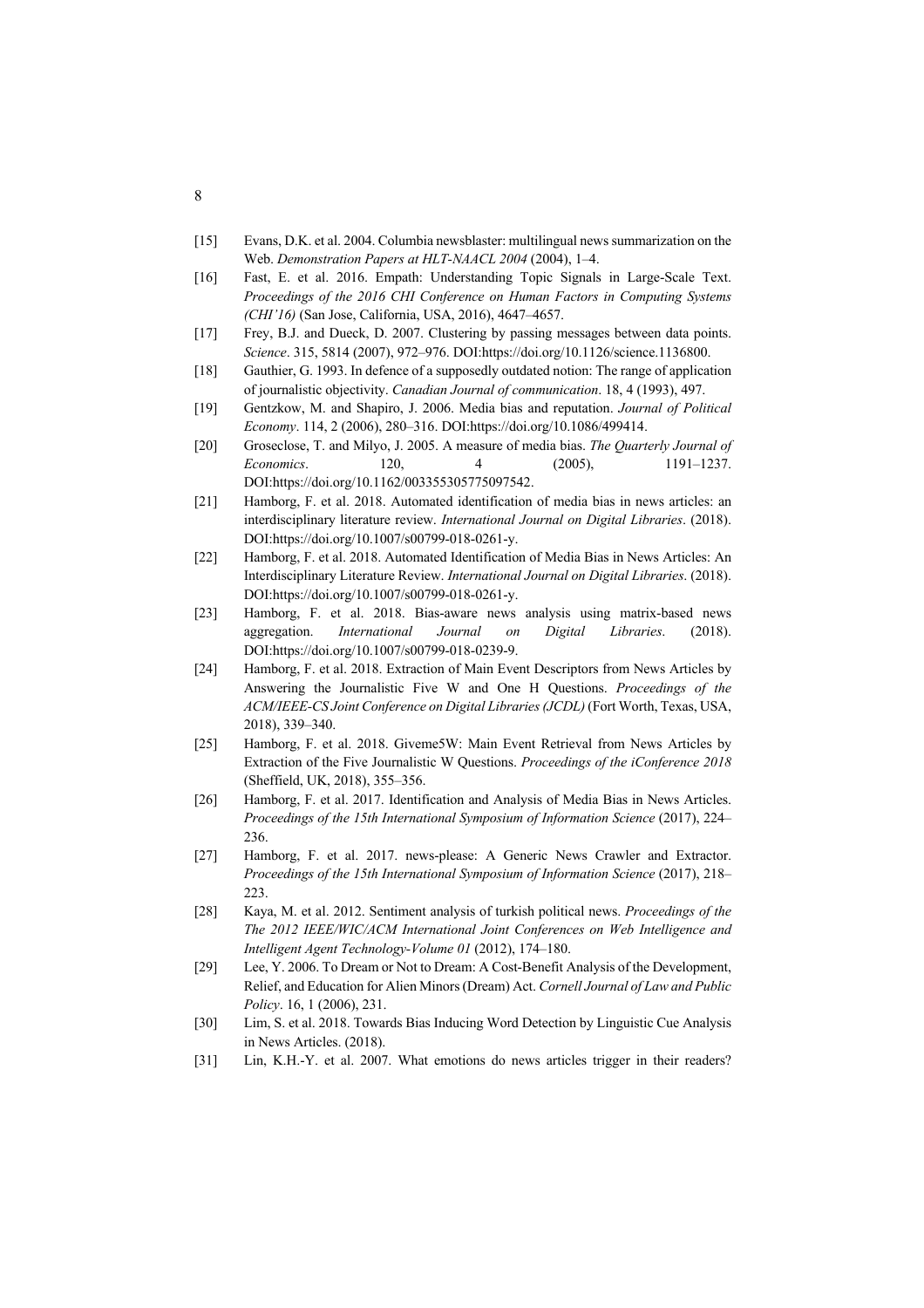*Proceedings of the 30th annual international ACM SIGIR conference on Research and development in information retrieval - SIGIR '07* (2007), 733.

- [32] McCarthy, J. et al. 2008. Assessing Stability in the Patterns of Selection Bias in Newspaper Coverage of Protest During the Transition from Communism in Belarus. *Mobilization: An International Quarterly*. 13, 2 (2008), 127–146.
- [33] Mehler, A. et al. 2006. Spatial analysis of news sources. *IEEE Transactions on Visualization and Computer Graphics* (2006).
- [34] Mikolov, T. et al. 2013. Efficient Estimation of Word Representations in Vector Space. *Proceedings of the International Conference on Learning Representations (ICLR 2013)*. (2013). DOI:https://doi.org/10.1162/153244303322533223.
- [35] Mitchell, A. et al. 2014. Political Polarization and Media Habits. *Pew Research Center*. (2014).
- [36] Munson, S.A. et al. 2013. Encouraging Reading of Diverse Political Viewpoints with a Browser Widget. *ICWSM* (2013).
- [37] Munson, S.A. et al. 2009. Sidelines: An Algorithm for Increasing Diversity in News and Opinion Aggregators. *ICWSM* (2009).
- [38] Munson, S.A. and Resnick, P. 2010. Presenting diverse political opinions: how and how much. *Proceedings of the SIGCHI conference on human factors in computing systems* (2010), 1457–1466.
- [39] News Bias Explored The art of reading the news: 2014. *http://umich.edu/~newsbias/*. Accessed: 2018-08-01.
- [40] Niven, D. 2002. *Tilt?: The search for media bias*. Greenwood Publishing Group.
- [41] Oelke, D. et al. 2012. Visual Analysis of Explicit Opinion and News Bias in German Soccer Articles. *EuroVis Workshop on Visual Analytics* (Vienna, Austria, 2012).
- [42] Oliver, P.E. and Maney, G.M. 2000. Political Processes and Local Newspaper Coverage of Protest Events: From Selection Bias to Triadic Interactions. *American Journal of Sociology*. 106, 2 (2000), 463–505.
- [43] Papacharissi, Z. and de Fatima Oliveira, M. 2008. News Frames Terrorism: A Comparative Analysis of Frames Employed in Terrorism Coverage in U.S. and U.K. Newspapers. *The International Journal of Press/Politics*. 13, 1 (2008), 52–74. DOI:https://doi.org/10.1177/1940161207312676.
- [44] Park, S. et al. 2009. NewsCube: Delivering Multiple Aspects of News to Mitigate Media Bias. *Proceedings of CHI '09, the SIGCHI Conference on Human Factors in Computing Systems*. (2009), 443–453. DOI:https://doi.org/10.1145/1518701.1518772.
- [45] Park, S. et al. 2011. NewsCube 2.0: An Exploratory Design of a Social News Website for Media Bias Mitigation. *Workshop on Social Recommender Systems* (2011).
- [46] Park, S. et al. 2011. The politics of comments: predicting political orientation of news stories with commenters' sentiment patterns. *Proceedings of the ACM 2011 conference on Computer supported cooperative work* (2011), 113–122.
- [47] Price, V. et al. 2005. Framing public discussion of gay civil unions. *Public Opinion Quarterly*.
- [48] Recasens, M. et al. 2013. Linguistic Models for Analyzing and Detecting Biased Language. *Proceedings of the 51st Annual Meeting on Association for Computational Linguistics*. (2013), 1650–1659.
- [49] Rugg, D. 1941. Experiments in Wording Questions: II. *Public Opinion Quarterly*.